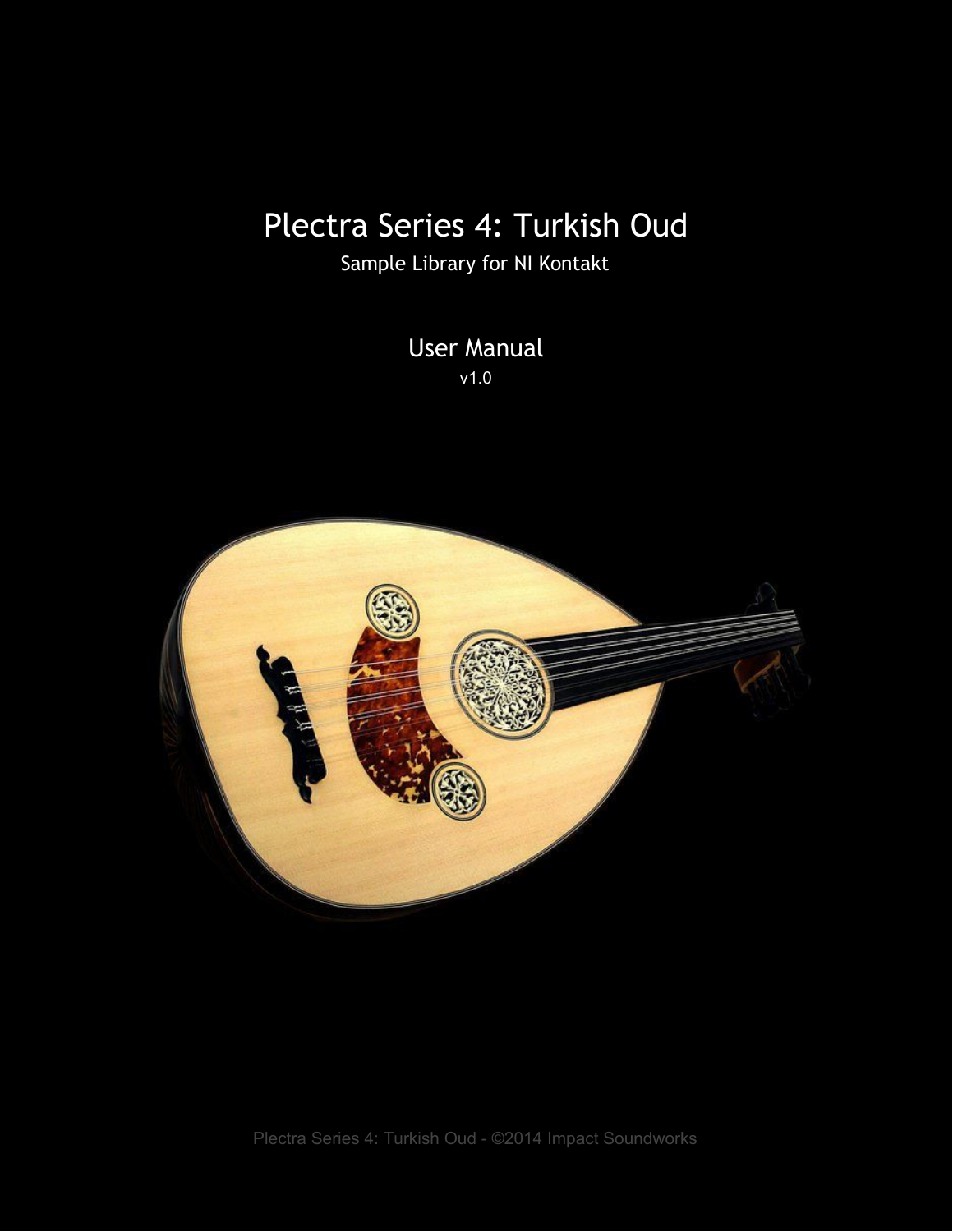### INTRODUCTION

Its name comes from the word al-ʿūd, meaning in Arabic 'a piece of wood'. The oud is a fretless stringed instrument commonly used in Turkish, Arabic, Greek, Armenian, Persian, Jewish and North African music. Its history goes back to the middle ages. Its ancestor was the Kopuz, an instrument of the migrating Turkic nomads, who carried it from Central Asia to the Middle East. The oud became a popular instrument throughout the Byzantine empire and a crucial part of the Mediterranean musical tradition. With the spread of Islam, it became a prominent instrument of Arabic music. Crusaders returning from the Holy land as well as the Moors in Spain carried the oud to Europe. There, with the addition of frets, the oud evolved to the lute and later on to the guitar. Today, across the Middle East, the oud is considered to be "the king of all instruments"!

Modern-day ouds fall into two categories: Turkish and Arabic. Except Turkey, Turkish ouds can also be found in Greece, Armenia and the many other parts of the European side of the Mediterranean, whereas Arabic ouds can be found in various locations all over the Arab world. The Turkish oud that we sampled is a beautiful custom double-top oud, built by Faruk Türünz who is universally regarded as Turkey's foremost oud-maker. The recording sessions took place in Studio A of the SAE Institute recording facilities in Athens-Greece, using top-class recording equipment, such as Neumann and AKG condenser microphones, SPL mic preamps and a SSL 4000E console. It was played by the instrument's owner, the distinguished oud instrumentalist, Stelios Varveris.

has eleven strings: A single bass string and five double-string courses (for simplicity, all six of them will be referred to as "strings" on this manual). It has a a short neck and large body. The short neck means that compared to other stringed instruments (e.g. the guitar), fewer note positions can be played on each string. We used an all-fourths tuning (C#-F#-B-E-A-D) and sampled seven positions per string, a common configuration. As a bonus we extended the highest string to reach up to an octave (twelve positions).

The reason for releasing this library in Kontakt format only is of course the power of Kontakt Script Processor. Scripting allowed us to program intelligent response to MIDI input so that it sounds as close to the real thing as possible. Examples of such features are: six-voice polyphony (one per string), per string legato, legato played with hammer-on or pull-off or glissando techniques, tremolo swells, finger pressure and release noise, an elaborate microtuning system that can be used in multiple musical contexts (e.g. traditional, modern, experimental), an essential audio processing suite, minimum need for keyswitches and option for full control if needed.

Thank you for purchasing PS4: Turkish Oud. We hope it will bring you the inspiration to write amazing music!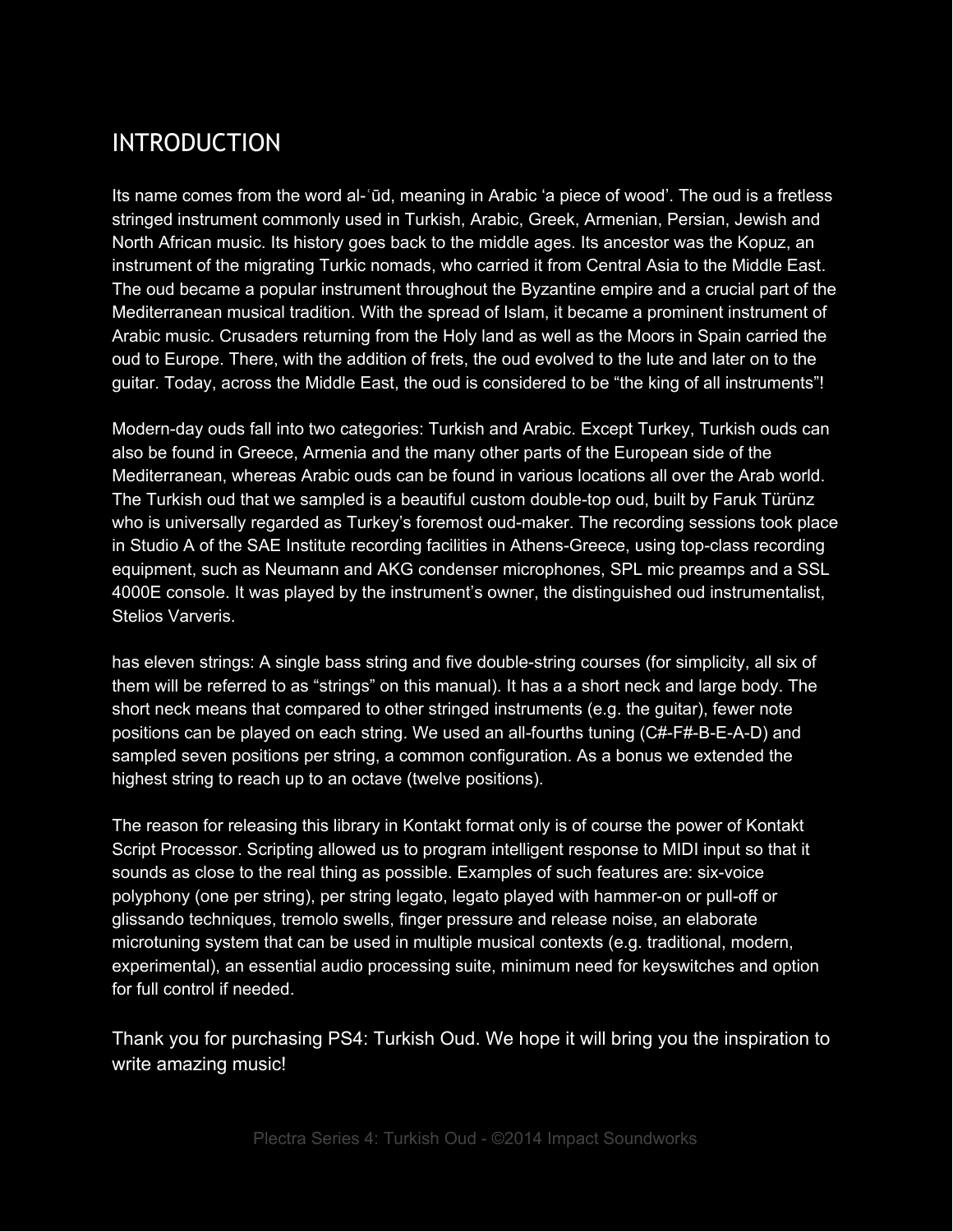### INSTALLATION

1. Install the **Pulse** application if you don't already have it. **Pulse** is a cross-platform desktop app that lets you download and install your libraries with blazing speed!

#### <https://pulsedownloader.com/>

2. Once **Pulse** is installed, open it and enter your Plectra Series 4 download code. Follow the instructions to download and install the library.

3. Finally, load the desired PS4 Turkish Oud NKI in Kontakt. No activation is needed, as this is not a Kontakt Player instrument.

Optional: Please see our [K](https://impactsoundworks.com/optimizing-your-kontakt-workflow-part-1/)ontakt [workflow](https://impactsoundworks.com/optimizing-your-kontakt-workflow-part-1/) tutorial for information on adding instrument files to the faster Quickload window or the Kontakt Database.

## FEATURES

- 3,860 x 24bit samples
- 2 x microphone positions
- Each string chromatically sampled; 12 positions for 1st string, 7 positions for the others
- 4 x velocity samples for each position (Soft, medium-soft, medium-hard, hard)
- 2 x down/up strokes for each velocity level
- Hammer-On, Pull-Off, Tremolo and Glissando articulations, all chromatically sampled
- Realistic playing noises layered at adjustable level
- Automatic or manual control of string, articulation and stroke direction
- Intelligent mono/poly voicing; 6 voices max, one per string
- Real-time fingerboard display of the note position/articulation for precise control
- Microtuning, lots of oriental presets, ability to name/save/load custom tunings
- Basic mixer suite (Mic faders, EQ, Compressor, Reverb) with save/load ability
- Configurable engine settings, allowing finely-tuned instrument response
- Quartertone-detune keyswitch octave, for quick tuning to arabic maqam
- Major, minor and fifth chords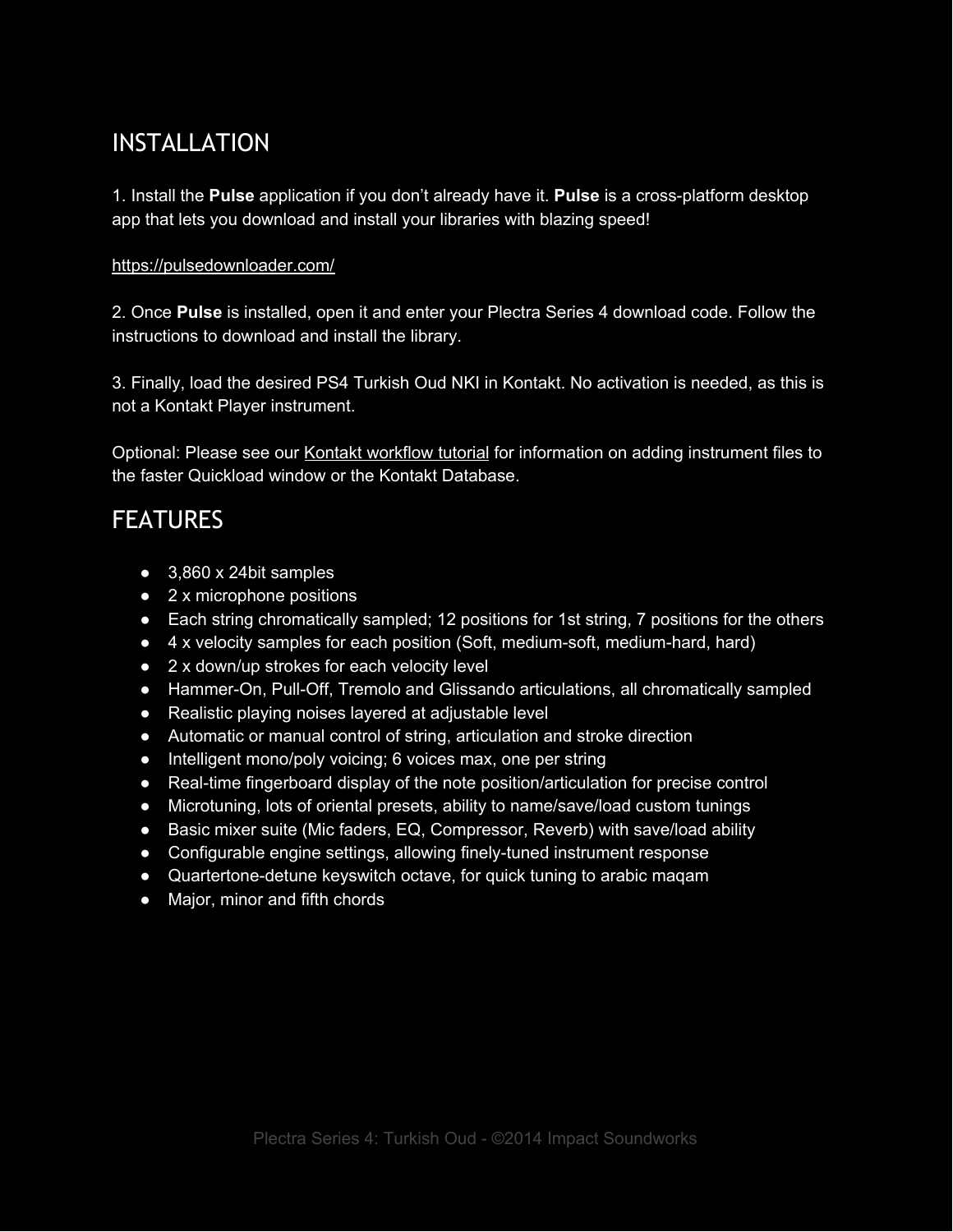### DOWNLOAD CONTENTS

- Turkish Oud Library (2.2GB)
- Demo files (.mp3 and .mid)

### REQUIREMENTS

- Windows or MacOS system
- Native Instruments Kontakt v5.3.0 or higher (full version)

### OPERATION

The PS4 Turkish Oud library is a deep but easy-to-use virtual instrument. You don't practically need to know anything in order to use it, just load it up and start playing on your MIDI keyboard. The script will pick the most appropriate string positions for your notes and will alternate the plectrum plucking direction. Release the key and you'll hear your finger and string get lifted off the fingerboard. Some more things to know: You may sustain a note on one string (e.g. an open string) while playing phrases on others. The sustain pedal will sustain the more recent note of each string. Modwheel turns sustained notes to vibrato and MIDI expression controller (CC11) controls the tremolo intensity. Articulations and more advanced features can be accessed through the Graphical User Interface and keyswitches. Let's take a closer look at those.

#### **GRAPHICAL USER INTERFACE**

The Graphical User Interface (GUI) is made up of 4 pages: Instrument, Microtuning, Mixer and Preferences. Pages can be switched by clicking on the page name at the GUI bottom. Note that the entire GUI can be hidden by clicking on the ISW logo which is located on the top-left corner (right below the wrench icon). This may come handy when you want to scroll through multiple instruments loaded in Kontakt. Clicking again on the ISW logo brings back the GUI.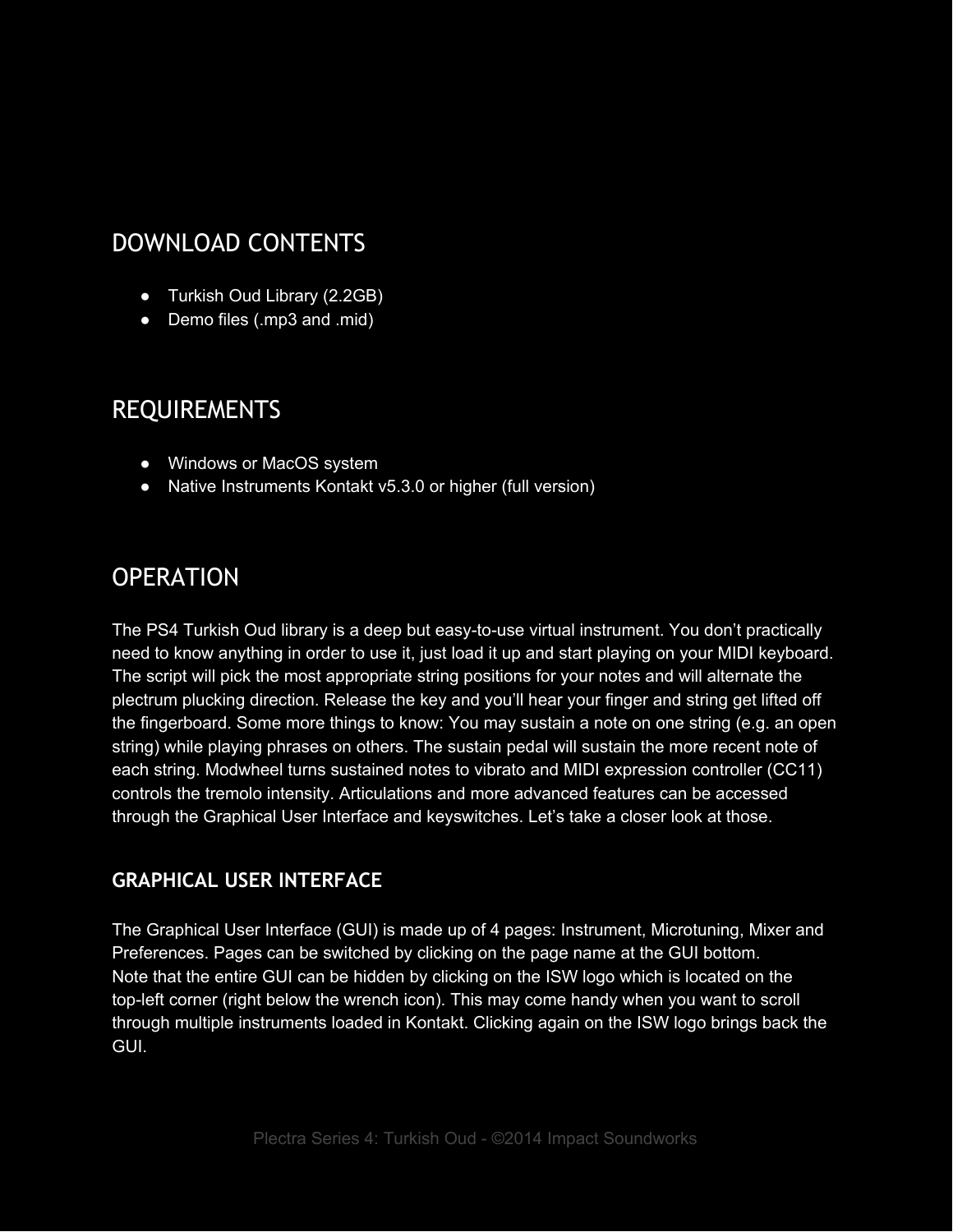#### **INSTRUMENT PAGE**

This is the main performance control panel, where you can control how you want to play the instrument, from a full automatic performance down to a single note.

#### **(1) The fingerboard**

The fingerboard is the way to monitor the notes played. As long as a note is sustained, a red icon indicates the string and position used. Below the fingerboard the note name and articulation are displayed as well.

#### **(2) Hammer-On/Pull-Off**

This switch activates or deactivates the hammer-on/pull-off articulation. A hammer-on is the playing technique performed by sharply bringing a finger down on the fingerboard, causing a note to sound. Pull-off is the reverse technique performed by plucking a string by "pulling" the string off the fingerboard with one of the fingers being used to fret the note. The two techniques are grouped together because they are complementary. A hammer-on means moving to a higher pitch while pull-off means moving to a lower one.

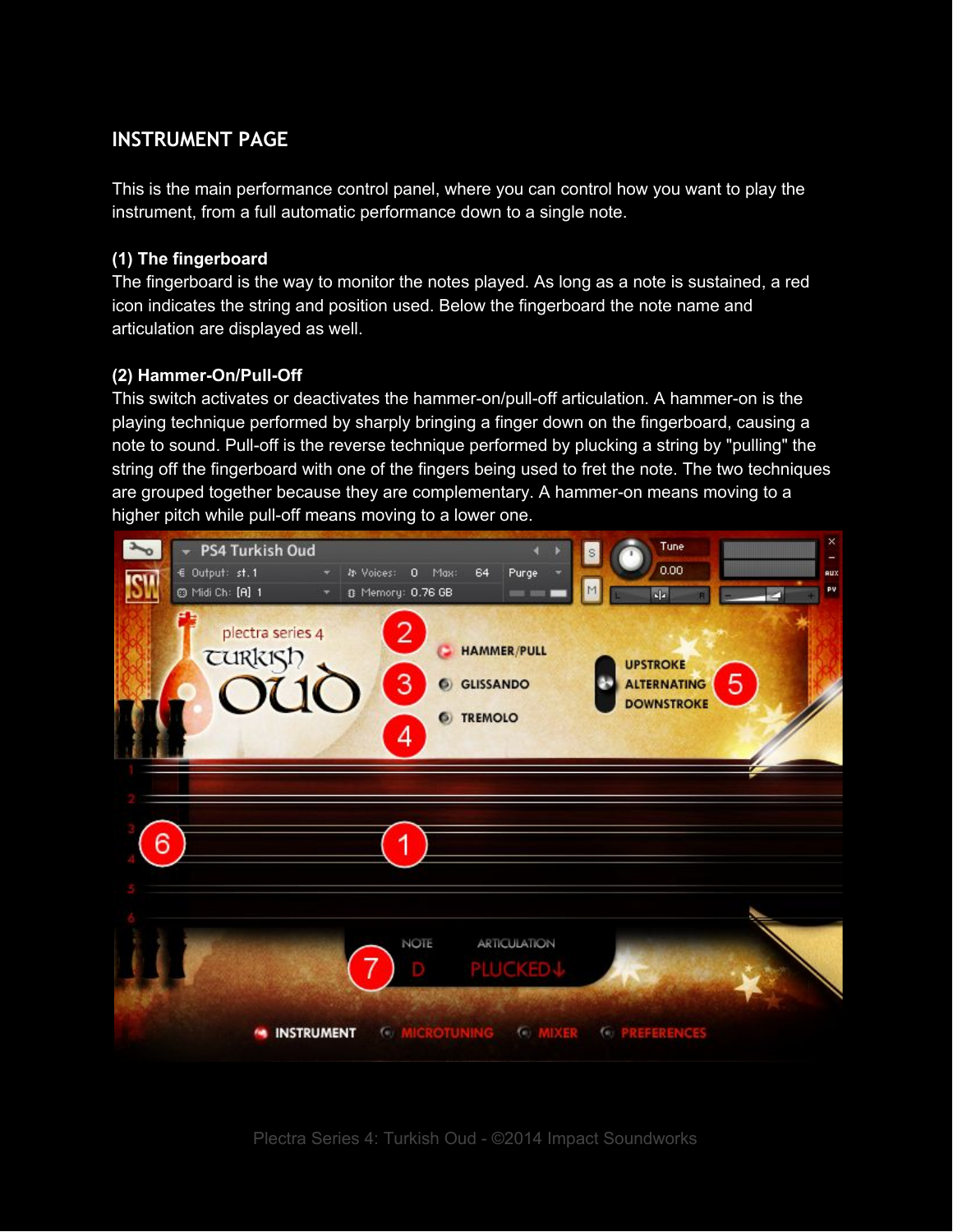When this articulation is activated, upward legato notes up to 3 semitone intervals will be hammered-on and downward legato notes up to 3 semitone intervals will be pulled-off. A pull-off can also be triggered by releasing a hammer-on note while still holding the previous plucked note, ie. an ornamental trill. Note that two consecutive hammer-ons or pull-offs are not possible, the second legato will be a regular plucked note. There is no such limit to alternating hammer-ons and pull-offs. Hammer-On/Pull-Off articulation is activated by default when a new instance of PS4: Turkish Oud is loaded into Kontakt. We did this because it is a very common oud playing technique.

A keyswitch also exists for this articulation (default position: A#2). Note that the keyswitch is momentary-type switch, ie. activates while pressed and deactivates upon release.

#### **(3) Glissando**

Glissando is a glide from one note to another. When this articulation is activated, legato passages that are played on the same string will be played with glissando. Note that glissando supersedes hammer-on/pull-off. This means that if both articulations are activated and applicable, glissando takes priority. Glissando speed depends on note velocity. A keyswitch also exists for this articulation (default position: G#). Note that the keyswitch is momentary-type switch, ie. activates while pressed and deactivates upon release.

#### **(4) Tremolo**

Tremolo is the technique performed by rapidly plucking the same note many times in order to create a sustaining effect. While tremolo articulation is activated, all subsequent notes are played this way.

A keyswitch also exists for this articulation (default position: F#2). Note that the keyswitch is momentary-type switch, ie. activates while pressed and deactivates upon release.

#### **(5) Plucking direction**

The oud strings are plucked by the plectrum in either upward or downward motion. Normally that motion alternates, but there may be times when we need to control which of the two to use. This 3-way switch defines the plucking direction at any time. It is by default in center (alternating) position. Using this swtich allows you to strum, plcucking notes on several strings with the same motion direction.

Two keyswitches also exist for this (default position: C#2 for Downstroke; D# for upstroke). Note that the keyswitches are momentary-type switches, ie. they activate up or down stroke while pressed and reset it to alternating upon release.

#### **(6) String lock switches**

As certain notes on the MIDI keyboard can be played two ways on the oud (e.g. E4 can be played on either 1st string-2nd position or 2nd string-7th position), the choice of which of the two will be used is taken automatically by default. This automated decision follows common practice and depends on where the previous note landed There can be times, however, that we want to make the other choice. This is what the string lock switches do. When activated, the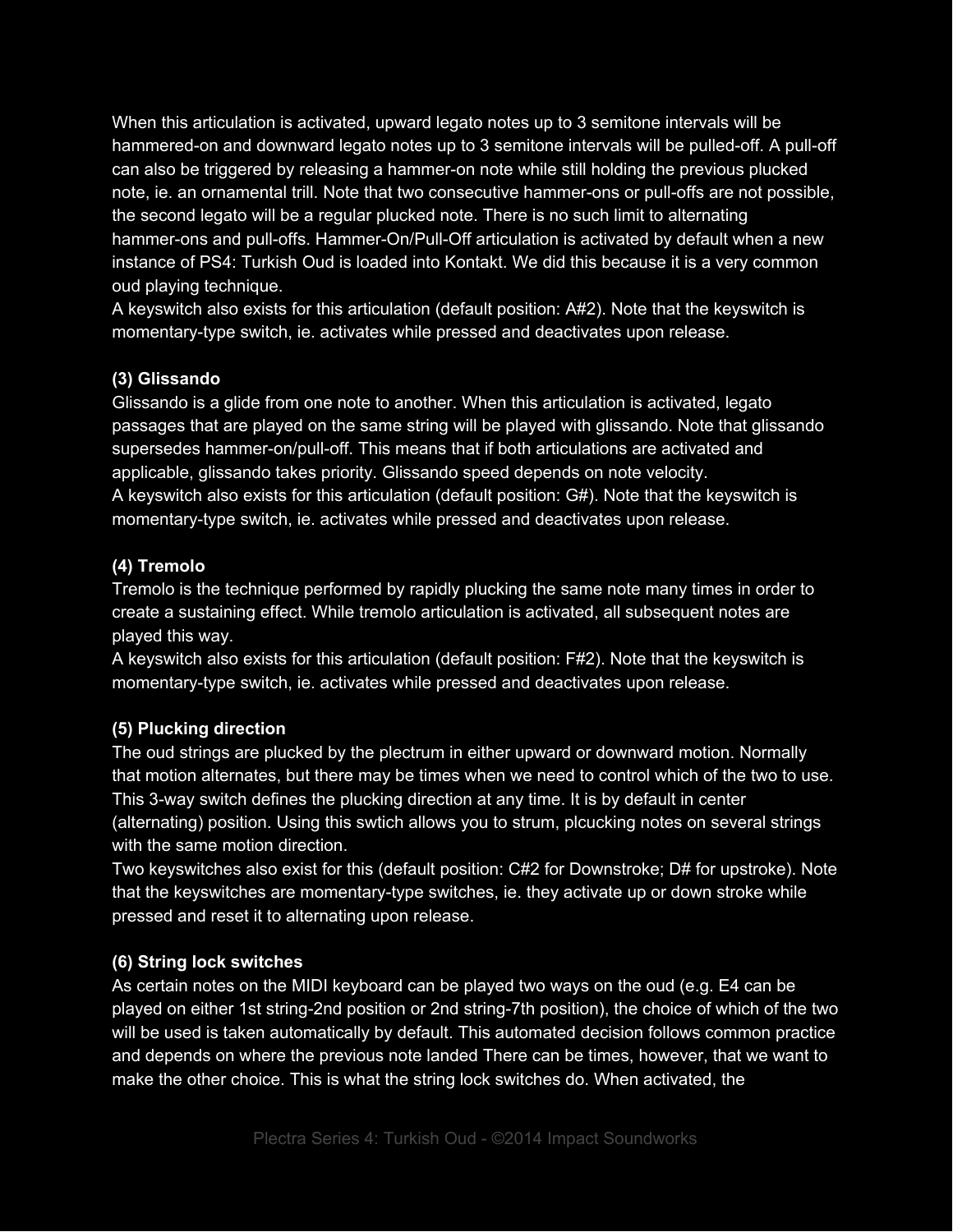corresponding string gets priority over others. There can be more than one string lock switch activated at a time. If both applicable strings are activated, string locks are not considered.

#### **(7) Last note played**

In order to monitor accurately your performance, the most recent note and its articulation are always on display right below the fingerboard.

#### **Key-lock keyswitch (default note: B2)**

As stated repeatedly in this manual, articulations and other commands can be activated by clicking on the assigned GUI switches or by pressing the corresponding keyswitches on your MIDI keyboard. The difference between these two methods is that mouse clicking switches between active and inactive states (this is called a latch-type switch), while the keyswitches on the MIDI keyboard activate the articulation only while pressed and deactivate them when released (this is called a momentary-type or press-and-hold-type switch). While GUI switches are great for longer activations, keyswitches are better for quick modifications. And because sometimes it is hard to click on the GUI with a mouse (e.g. during a live performance) we created a way to make keyswitches function in latch mode. That way is the Key-lock keyswitch and functions just like the SHIFT key on your computer keyboard, meaning that while the Key-lock is pressed and held, all other keyswitches become latch-type buttons.

#### **MICROTUNING PAGE**

Because of its fretless nature, the oud became famous for its ability to adapt to various tuning systems. This feature is so characteristic of the instrument that deserves its own GUI page! The microtuning interface is simple and powerful at the same time and allows you to design and transpose any tuning scheme you like.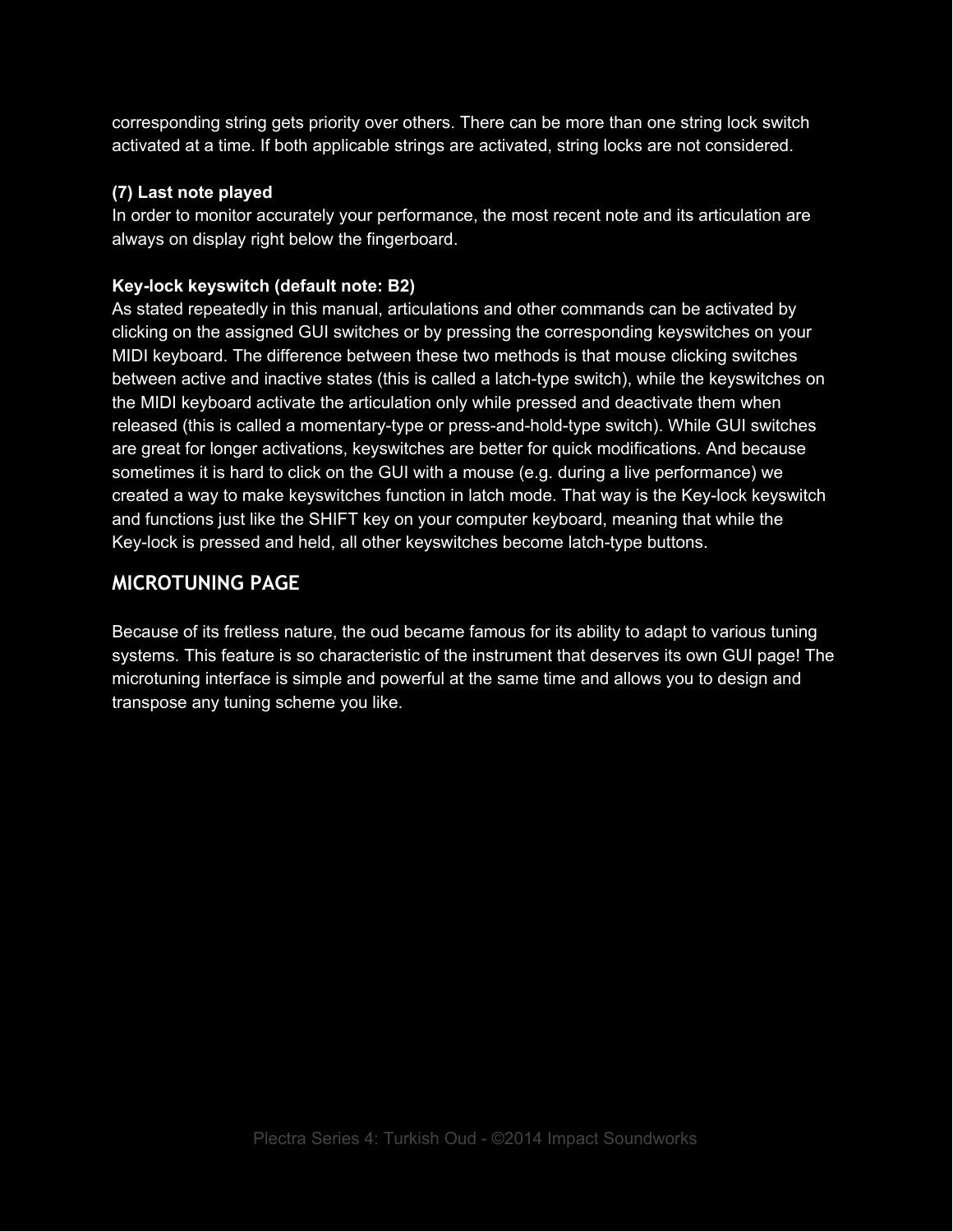

#### **(1) Tuning matrix**

By drawing with your mouse you can detune up or down each of the twelve notes, starting always at the key note. The matrix allows you to detune each note, at 1/100 (1 cent) resolution, up to a quarter-tone (that's half semitone, or 50 cents).

#### **(2 Key**

By detuning the notes, their relation is modified. The intervals between them are not equal anymore and in order to transpose that special intonation we need to shift the entire matrix. This is what the Key knob does. As you rotate the knob, the notes of the microtuning matrix are rotated but the tuning scheme remains the same. That is because the tuning scheme is applied to steps rather than to notes. And the first step on the matrix (highlighted with red background) is the key note.

Note that after going through all 12 notes, the Key knob has one last option: Custom key. Paragraph Quarter-tone drop keyswitches, below, explains what this option does.

#### **(3) Preset**

Each tuning scheme on the matrix is stored in one of the preset slots. There are twelve presets. Why twelve? Because sometimes multiple tunings are required for a single track. In traditional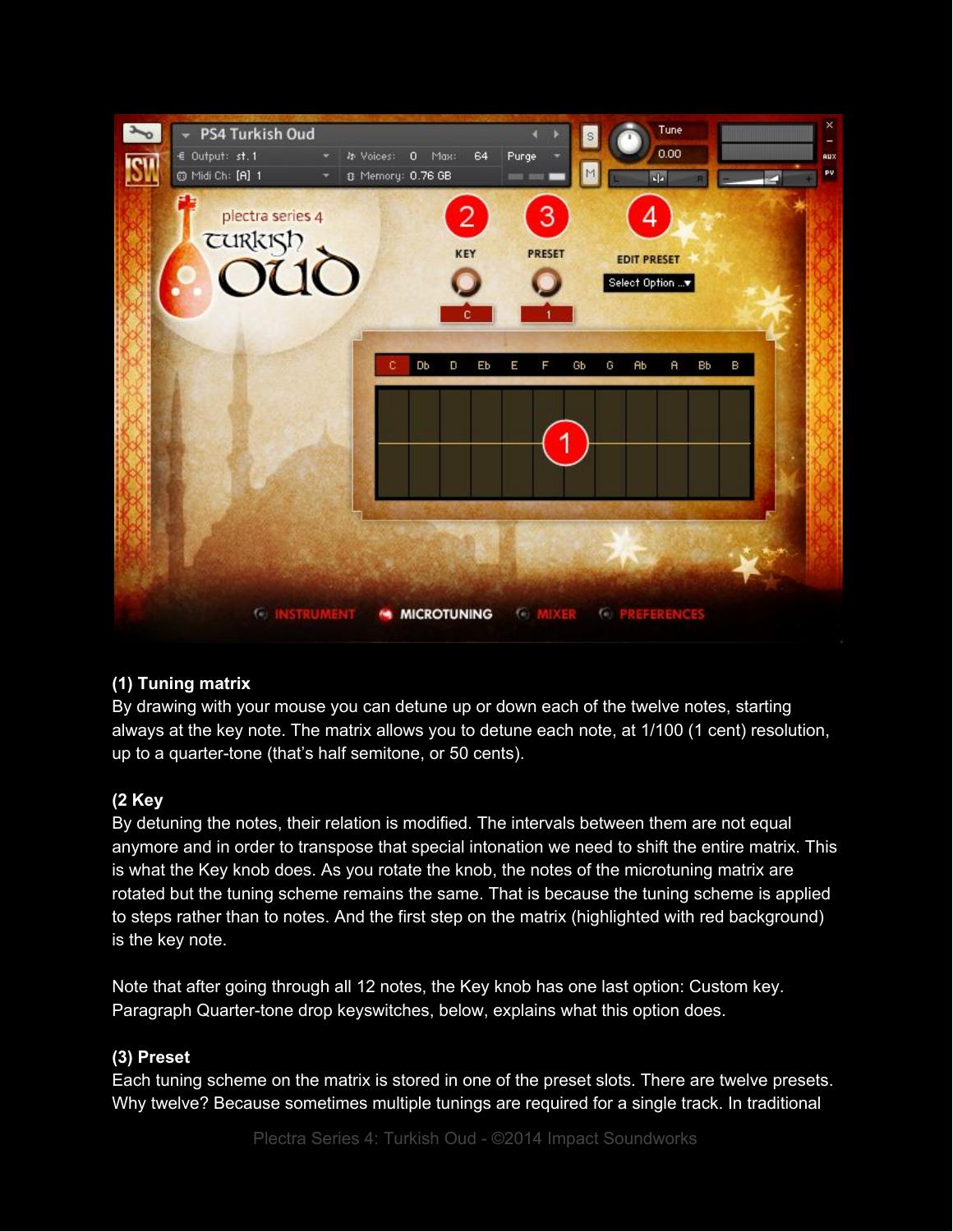Turkish and Arabic music, for example, certain scales (makam) have different tunings for ascending and descending directions. There may be a need for transposition as well. We figured twelve presets can cover all cases. Presets are assigned to a knob (instead of a menu, for example) so that they can be automated via MIDI CC.

#### **(4) Edit Preset**

Here you may save all 12 Presets together to a file, as a bank, and of course load them as well. You can name individual presets by selecting Name Preset. You may also copy and paste a tuning scheme from one Preset to another, or reset it to equal temperament. Finally, there are 12 factory Turkish and Arabic presets that you can use to quickly get that Middle Eastern flavor.

#### **(5) Quarter-tone drop keyswitches**

The last option of the Key knob, Custom, resets the tuning matrix to equal temperament (without deleting any preset) and also deactivates the Preset knob. At the same time a new set of keyswitches are activated at octave C1-B1. What these keyswitches do is addressing a common keyboardist need: to quickly set detuned scales, usually for Middle Eastern live performance. This functionality is similar to that of some hardware MIDI controllers. Pressing one of these keyswitches (they appear black on the Kontakt interface keyboard) drops the tuning of that note by a quarter-tone. Pressing the same keyswitch again resets the tuning to equal. It is much quicker to switch between scales and keys like that, than adjusting the GUI knobs.

**MIXER PAGE**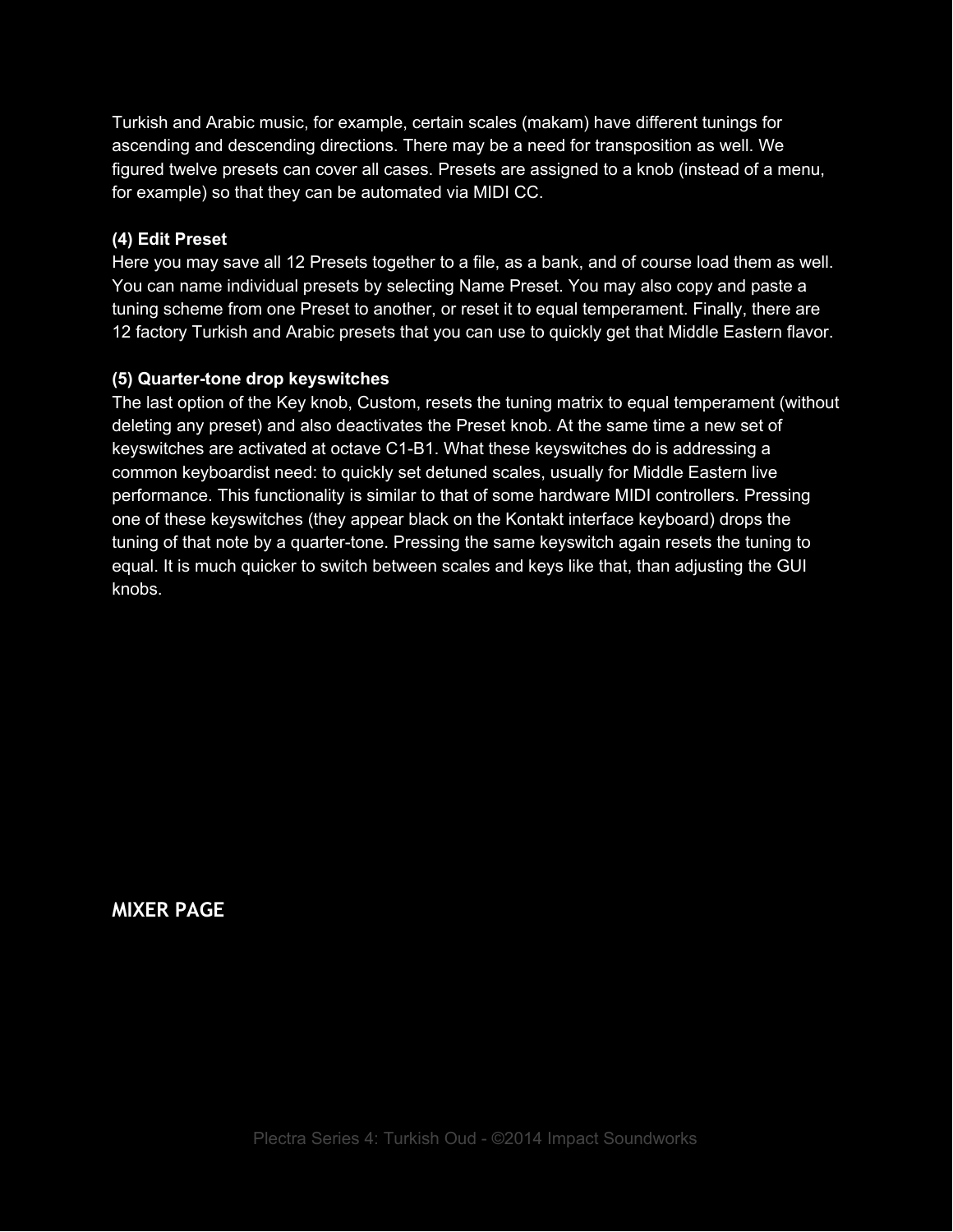

The Mixer page gives access to an essential set of sound processing tools that help you quickly shape the sound of the instrument to your liking. It is made of four modules that can be bypassed. The signal is passed through in the following order:

#### **(1) Volume/Pan**

There are Volume Faders and Panorama Knobs for mixing the two microphones to your choice of timbre and stereo image. The two Microphone Icons are On/Off switches that also load or unload the samples of that microphone. This helps Kontakt save on memory, in case you only want to use only one of the microphone sample sets.

#### **(2) EQ (Equalizer)**

The microphone mix goes into a 4-band Parametric EQ that offers the choice of bell or shelf style control of the low and high frequency bands. This EQ is modelled on high quality analogue circuitry. Its controls are:

**Low Gain:** Adjusts the amount of boost or cut at the LF Frequency . **Low Freq:** Adjusts the center frequency of the low frequency band at which the boost or cut will occur.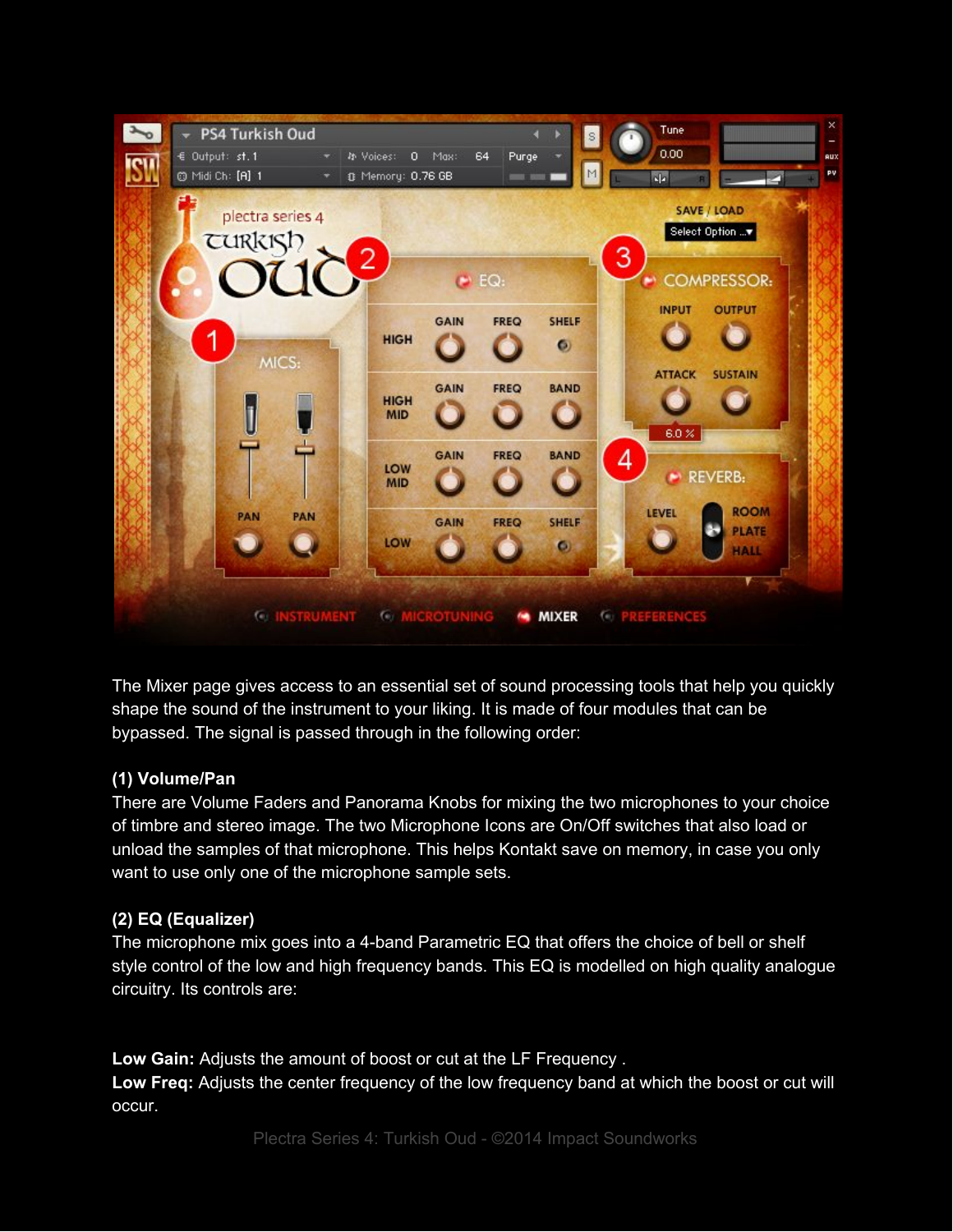**Low Shelf:** Toggles the shape of the low frequency band. If turned off the band becomes a shelf. If turned off it becomes a bell.

**Low Mid Gain:** Adjusts the amount of boost or cut at the LMF Frequency.

**Low Mid Freq:** Adjusts the center frequency of the low-mid frequency band at which the boost or cut will occur.

**Low Mid Band**: Controls the Bandwidth of the low-mid frequency band.

**High Mid Gain**: Adjusts the amount of boost or cut at the HMF Frequency.

**High Mid Freq:** Adjusts the center frequency of the high-mid frequency band at which the boost or cut will occur.

**High Mid Band**: Controls the Bandwidth of the high-mid frequency band.

**High Gain**: Adjusts the amount of boost or cut at the HF Frequency.

**High Freq**: Adjusts the center frequency of the high frequency band at which the boost or cut will occur.

**High Shelf**: Toggles the shape of the high frequency band. If turned off the band becomes a shelf. If turned off it becomes a bell.

#### **(3) Compressor-Transient Shaper**

Next on the signal path comes an easy-to-use Compressor designed to control the attack and sustain of the instrument (also known as Transient Shaper). Its controls are:

**Input:** Controls the input gain to the effect.

**Output:** Controls the output gain after the effect.

**Attack**: Controls the scaling of the attack portion of the input signal's volume envelope. Increasing this parameter will add more punch and decreasing it will reduce sharp attacks. **Sustain:** Controls the scaling of the sustain portion of the input signal's volume envelope. Increasing this parameter will add more body to the sound and decreasing it will reduce the sound's tail.

#### **(4) Reverb**

Last module is the Reverb. This is a high-quality convolution reverb processor that includes three distinct reverb choices that cover many mixing requirements: Room, Plate and Hall.

Of course you can switch off all the Mixer modules and route the dry signal out of the oud into your own effects chain. We recommend experimenting with the Compressor, as this module may help smoothen dynamic leaps and result in a more realistic performance, but beware of the extreme settings.

#### **PREFERENCES PAGE**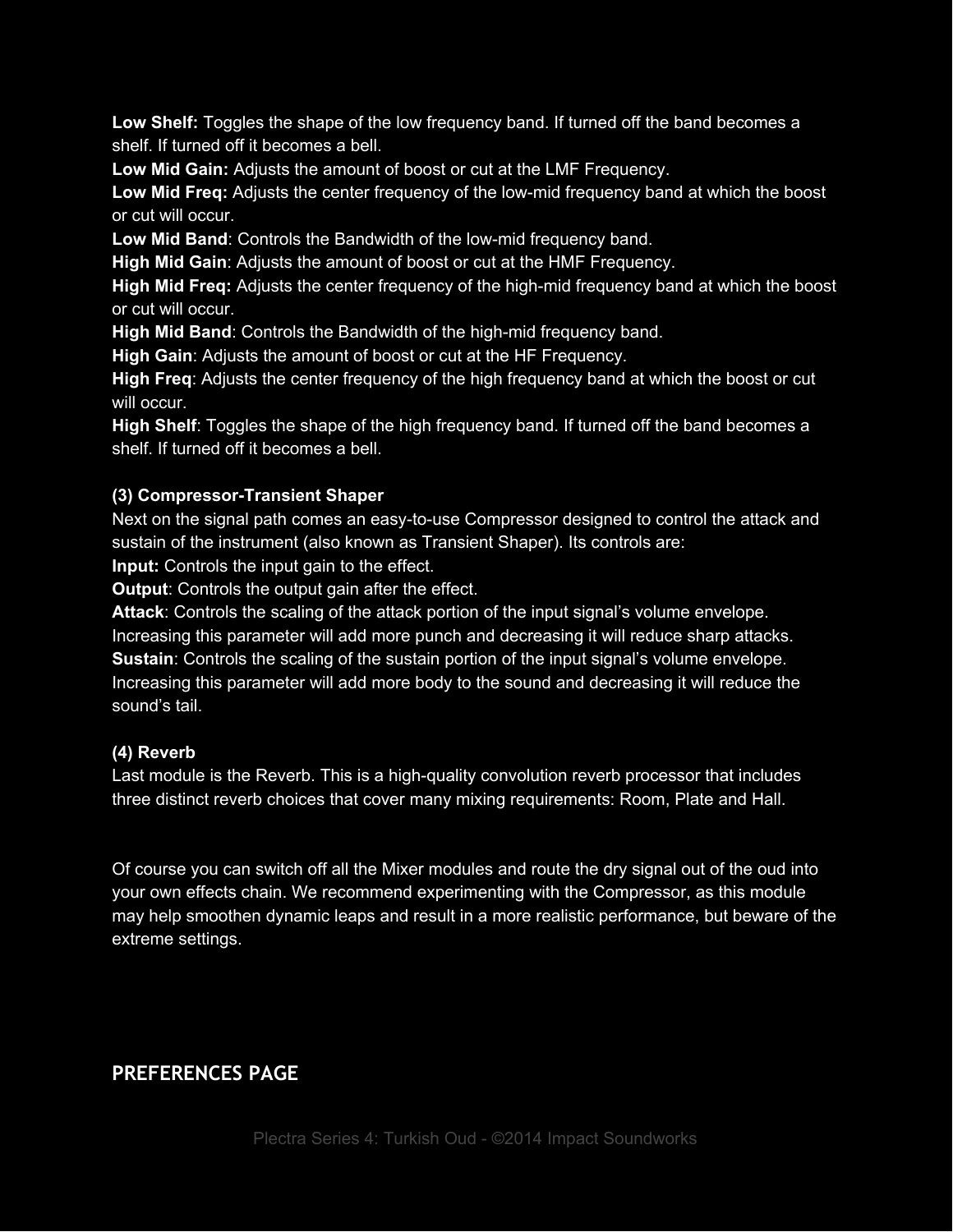Here you can make some adjustements to bring the instrument loser to your liking.



#### **(1) Keyswitch assign**

Keyswitches can be placed anywhere you want, on the octave to the left (C2-B2) or right (Eb5-D6) from the playing key range.

#### **(2) Noise Volume**

Sets the volume of the natural playing noises layer. These noises include finger scrapes, fretting pressure and instrument body resonance. Set by default to -6dB, the recording level.

#### **(3) Additional RR**

When enabled, this option adds to the sample round-robin sample pool of each note, 2 additional artificial samples taken from the up/down neighbouring notes. The result is bigger sample variation which is useful when a lot of note repetitions take place. On by default.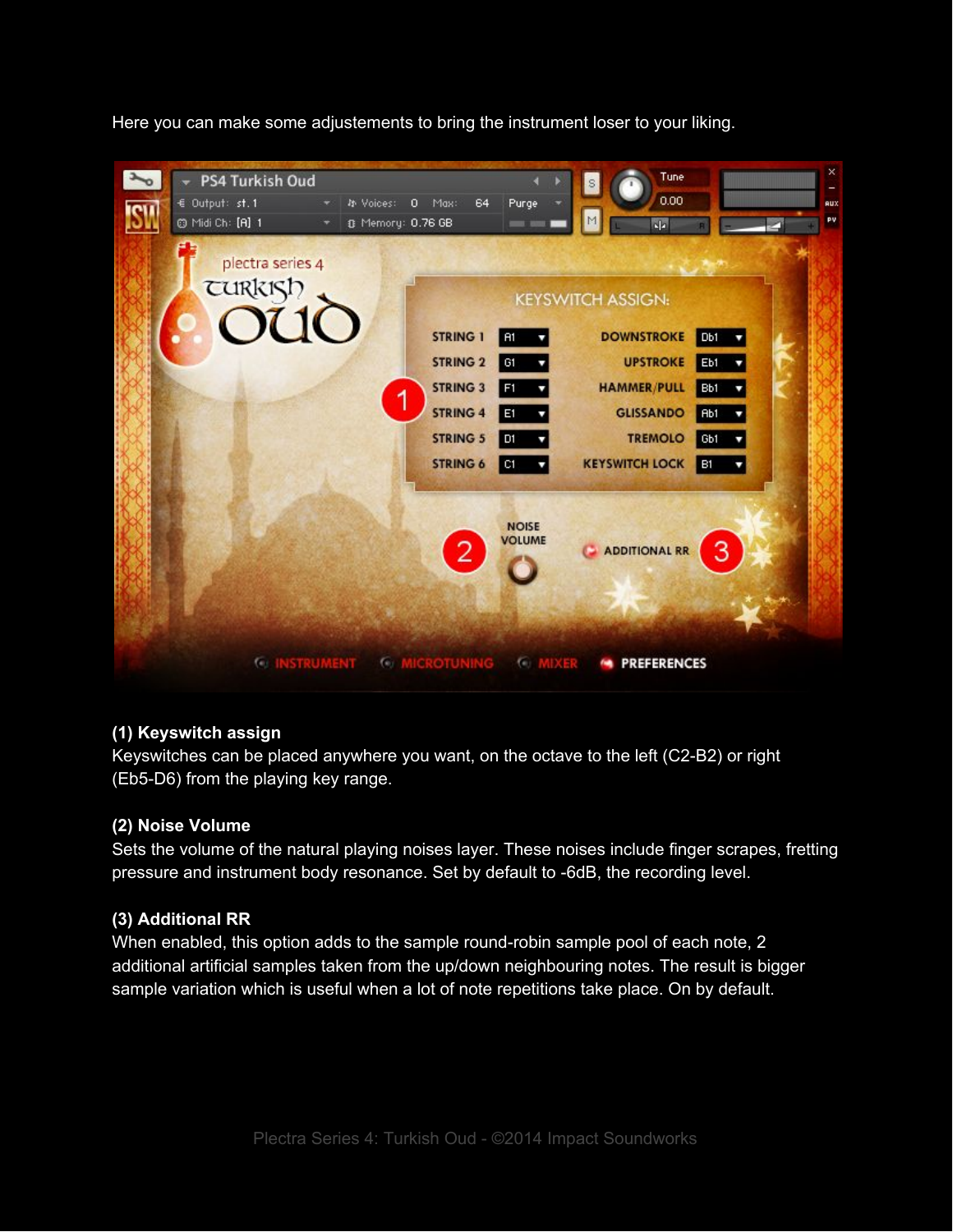# BONUS PATCH

Being fretless, the oud is not used as a polyphonic instrument. However, certain chords are not uncommon. We have recorded those and lay them out in the 'PS4 Turkish Oud Chords' bonus patch. Included are major, minor and fifth chords.

This is a straightforward patch without the scripts and option settings of the regular PS4 Turkish Oud instrument. Of course, the mixer is included in the GUI so that the Chords patch can match the mixer settings of the regular patch and blend seamlessly with it.

You can create more chords with the regular PS4 Turksih Oud patch (see plucking direction switch, on Instrument page).

### **CREDITS**

©2014 Impact Soundworks

Produced by Dimitris Plagiannis and Impact Soundworks Designed, edited and scripted by Dimitris Plagiannis Graphical User Interface designed by Dickie Chapin/Constructive Stumblings Recorded at SAE Athens Studio A by Dimitris Plagiannis and Ismini Petridou Oud built by Faruk Türünz Oud played by Stelios Varveris Play testing by Brad Jerkins, Blake Ewing, Henning Nugel, Ian Dorsch, Daniel Szwedek, Jason Cullimore, Dmitry Selipanov, Kurt Landre, Abel Vegas, Max Zhdanov, Jonathan Ulmer, Frank **Herrlinger** 

We are grateful to SAE Athens, Ismini Petridou, Nikos Patiniotis and Panagiotis Kouvelis. Special thanks to Nils Liberg for the KScript Editor and Nicki Marinic for the script templates.

For more information, visit our website: www.impactsoundworks.com or email us at: support@impactsoundworks.com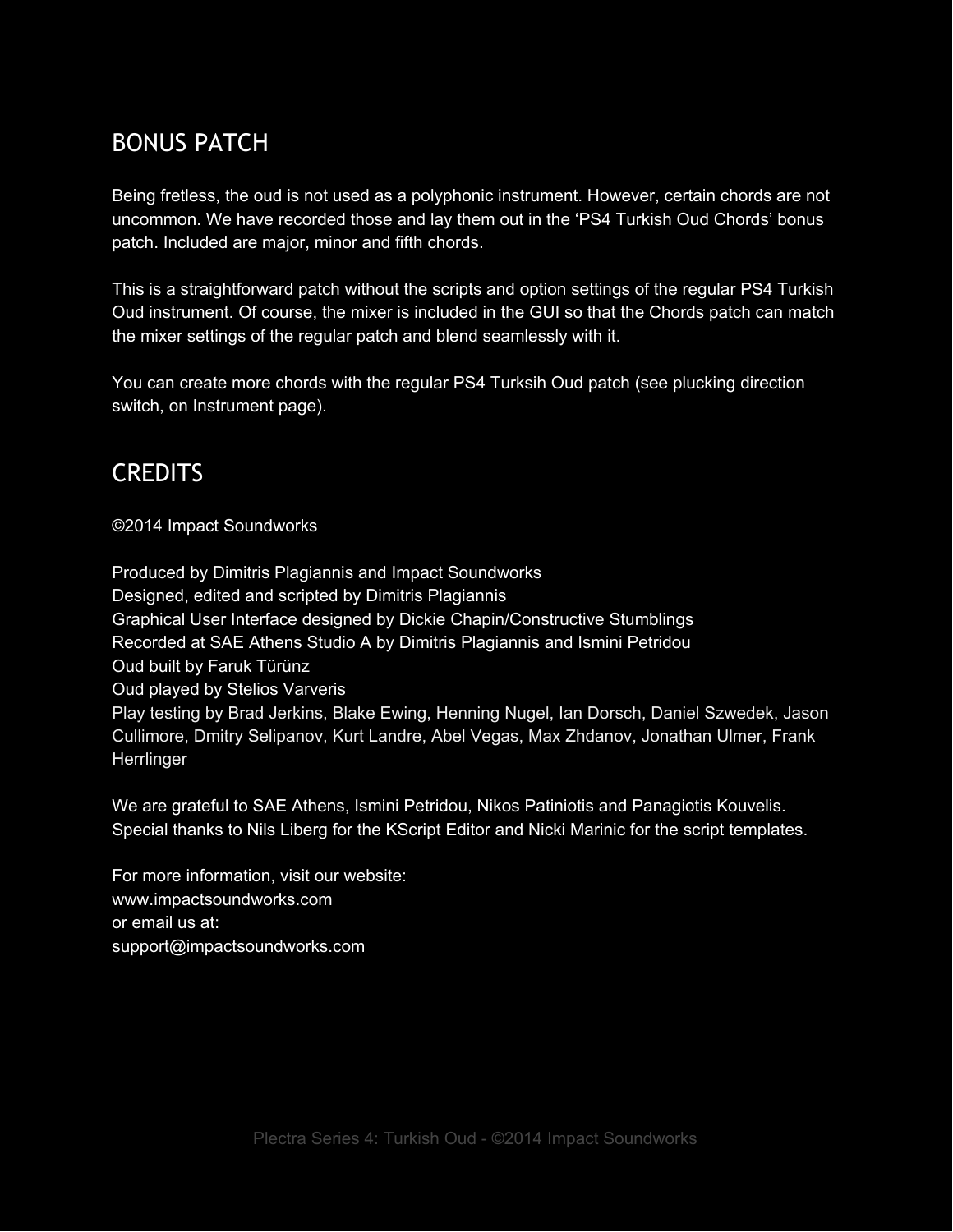# COPYRIGHT & LICENSE AGREEMENT

All sound recordings, performances, scripting and/or code contained in this product is the property of Impact Soundworks unless otherwise noted, and remain the property of Impact Soundworks after the product is purchased.

This license extends only to the individual who purchases this product, unless that individual is purchasing on behalf of another individual, in which case it is the actual user of the product who is granted this license.

The licensee is entitled to the use and unlimited editing of the product within the scope of music production and composition. The product may be installed on as many computer systems used by the licensee as desired, but in no case does a single license allow multiple individuals to use the product.

The licensee may not use the product in the creation of other sample, sound effect, or loop libraries.

The licensee may not use sound recordings contained in the product as individual sound effects for sound design work, unless the sounds are significantly processed, layered, and otherwise altered beyond recognition.

The licensee may use the product in the creation of music for production libraries.

Redistributing, reselling, electronically transmitting, uploading, sharing, or renting the product in any way, shape, or form is prohibited by law. The licensee may create a physical backup copy of any digitally purchased and downloaded product. This backup copy is subject to the same limitations as the original copy of the product, and may not be transferred to any other individual for any reason.

Copyright © 2014 Impact Soundworks, LLC. All Rights Reserved.